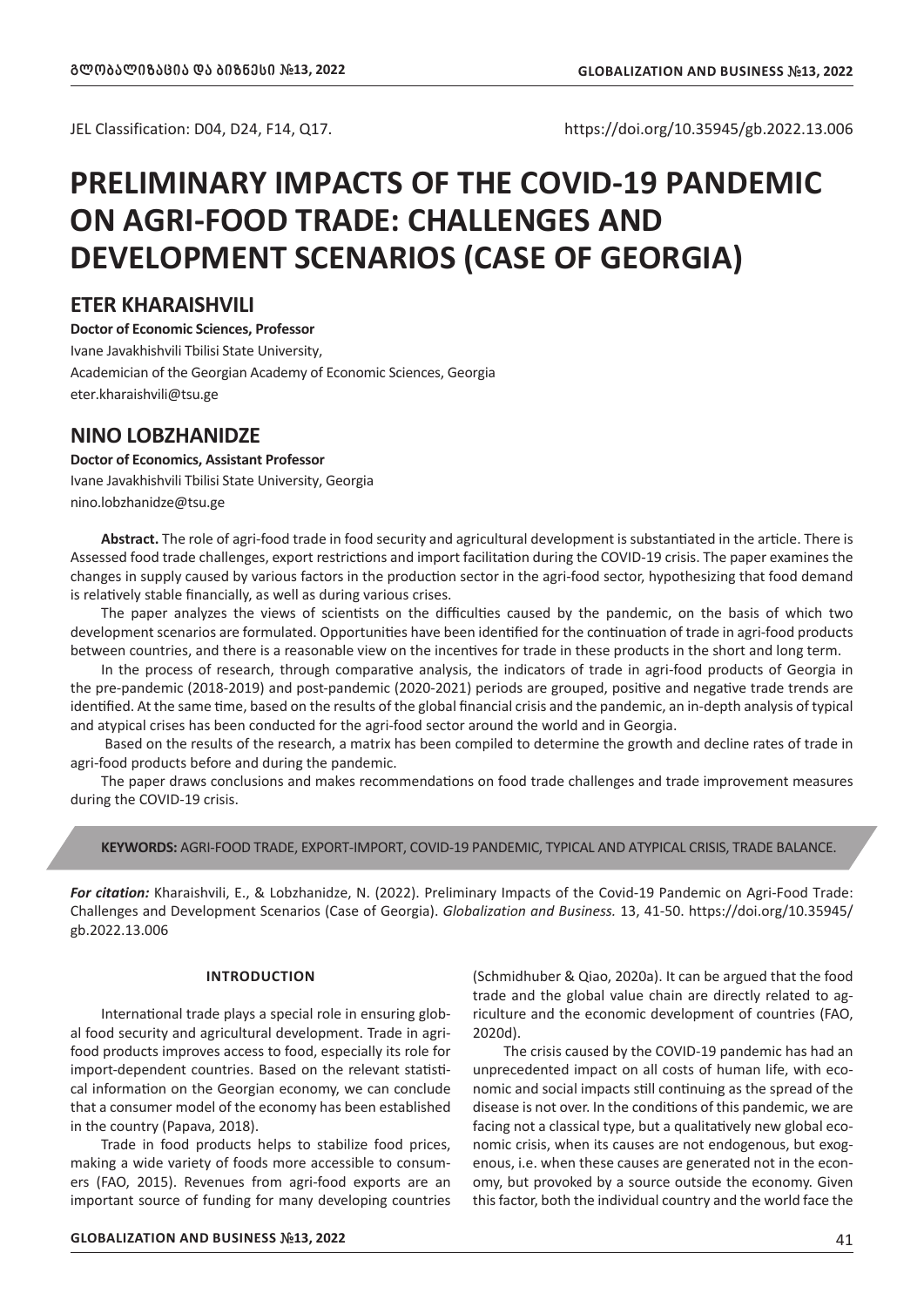threat of a "The Coronomic crisis" in a different, atypical, new term from the classic economic crisis (Papava, 2020).

Restrictions on pandemic spread have led to a deep global economic recession, increased poverty, chronic food insecurity, and stalled progress in recent decades. Accordingly, it has become relevant to study changes in the food trade and assess the impact of COVID-19 on food trade (Vickers, Ali, Zhuawu, Zimmermann, Attaallah, Dervisholli, 2020).

In Georgia, over the years, a negative trade balance of trade in agri-food products has been formed. The pandemic has changed this trend.

The study of trade balance trends due to pandemic factors in the field of trade in Georgian agri-food products has a positive impact on the opportunities for improving trade and economic development of agri-food products.

#### **Research objective**

The purpose of the study is a comparative analysis of pandemic periods in the field of trade in Georgian agri-food products, to identify the challenges of Covid-19 and develop recommendations for ways to improve trade.

#### **Research Methodology**

The paper evaluates various research articles and reviews on trade and export-import of agri-food products under the COVID-19. Also, there are used reports published by FAO, World Trade Organization and databases, websites of relevant national and international organizations, also, data of the Ministry of Environment and Agriculture of Georgia, National Statistics Office. At the same time, the results of the research conducted by the Organization for Economic Cooperation and Development are analyzed on the example of developing countries, as well as the results of the UN Economic Commission's research directly related to Georgia.

Expert methods of analysis, comparison, are used in the research process. Based on the analysis of historical parallel scenarios, a qualitative study has been conducted by examining typical and atypical crises. A matrix system was developed to show the trend of the trade balance of the pandemic periods' phases.

#### **Literature review**

In 2020, the spread of COVID-19 shocked the world economy. A large proportion of experts believed that the food crisis could have started in a short time, especially if the global food supply chain had collapsed (Glauber et al., 2020; UN, 2020). The efficient functioning of food markets directly depends on the supply chain (Kharaishvili, Gechbaia, Erkomaishvili, Lobzhanidze & Natsvlishvili, 2021). The first wave of the COVID-19 pandemic in 2020 led to a deep global economic recession and deepened chronic food insecurity in many countries (FAO, 2021).

It is noteworthy that even before the COVID-19 crisis, food supplies were vulnerable, despite insurance, due to climate and disease problems (Shonia, Nozadze, & Mush-

kudiani, 2021). At the same time, food markets have historically been fragile due to various natural disasters and economic shocks (oil crisis in the 1970s; spread of SARS, Ebola virus, bird flu; swine fever epidemic; food crisis in 2006-2008, etc.). For example, at the end of 2019, China, the largest producer of pork (1/3 of the world market) and the largest exporter, lost 37% of pork fat (Hamid, Yaseen, 2021); Ebola has caused enormous damage to African countries in the production, marketing and trade of agri-food products.

The current crisis caused by COVID-19 has changed the food trade policy of governments. Changes in business attitudes towards investment flows have changed (Shonia, Mushkudiani, Siradze, 2022). In recent years, for many agricultural sectors, this is the first time that product prices have been affected by changes in demand rather than supply changes caused by various factors in the manufacturing sector (e.g., drought or cyclones) (Greenville, McGilvray, & Black, 2020).

Studies on the impact of COVID-19 on trade in agri-food products have largely analyzed GDP losses. It is also substantiated that during the pandemic, the sale of products in the agri-food sector became more difficult, significant challenges were created due to road closures in the food supply chain, consumers reduced the frequency of purchasing agricultural products, declining incomes, changes in exports and imports (Ben-xi, ZHANG, 2020), slowed down economic and social development.

The spread of Covid 19 poses a serious threat to food safety and the well-being of the population. Exacerbating the problem is the fact that pandemic conditions have created significant obstacles to food supply to both local and global markets. To reduce the negative impact of the pandemic and develop appropriate strategies, it is essential to ensure access to food and price stability (Wasito, Hermawan, Mulyono, Sirnawati, Sihombing, & Ratri, 2021).

The financial chaos caused by the pandemic has also increased the risks of access to food. Disruptions and potential problems in marketing, logistics, and commercial networks have limited access to food in some parts of the world (FAO, 2020c). A study by the World Food Program showed that by 2020, COVID-19 would increase the number of people living in poverty to 265 million. Also, a World Food Program study found that COVID-19 contributes to a 14.3% increase in the incidence of health and social security for children under 5 and middle-income families (WFP, 2020a).

Scientists believe that even if borders are closed, it is necessary to continue trade in agri-food products between countries, moreover, it is necessary to encourage trade in these products in the short term (Headey et al., 2020). It is no less important for countries to reduce export bans and import taxes, as dramatic changes in food prices can be avoided by reducing import tariffs due to low supply of small quantities of food (Headey et al. 2020). As a result, food protectionism should include a variety of taxes, tariffs, non-tariff barriers and restrictions. However, the introduction of this policy will lead to a difference between supply and demand, which may contribute to a sharp rise in food prices in the medium and long term.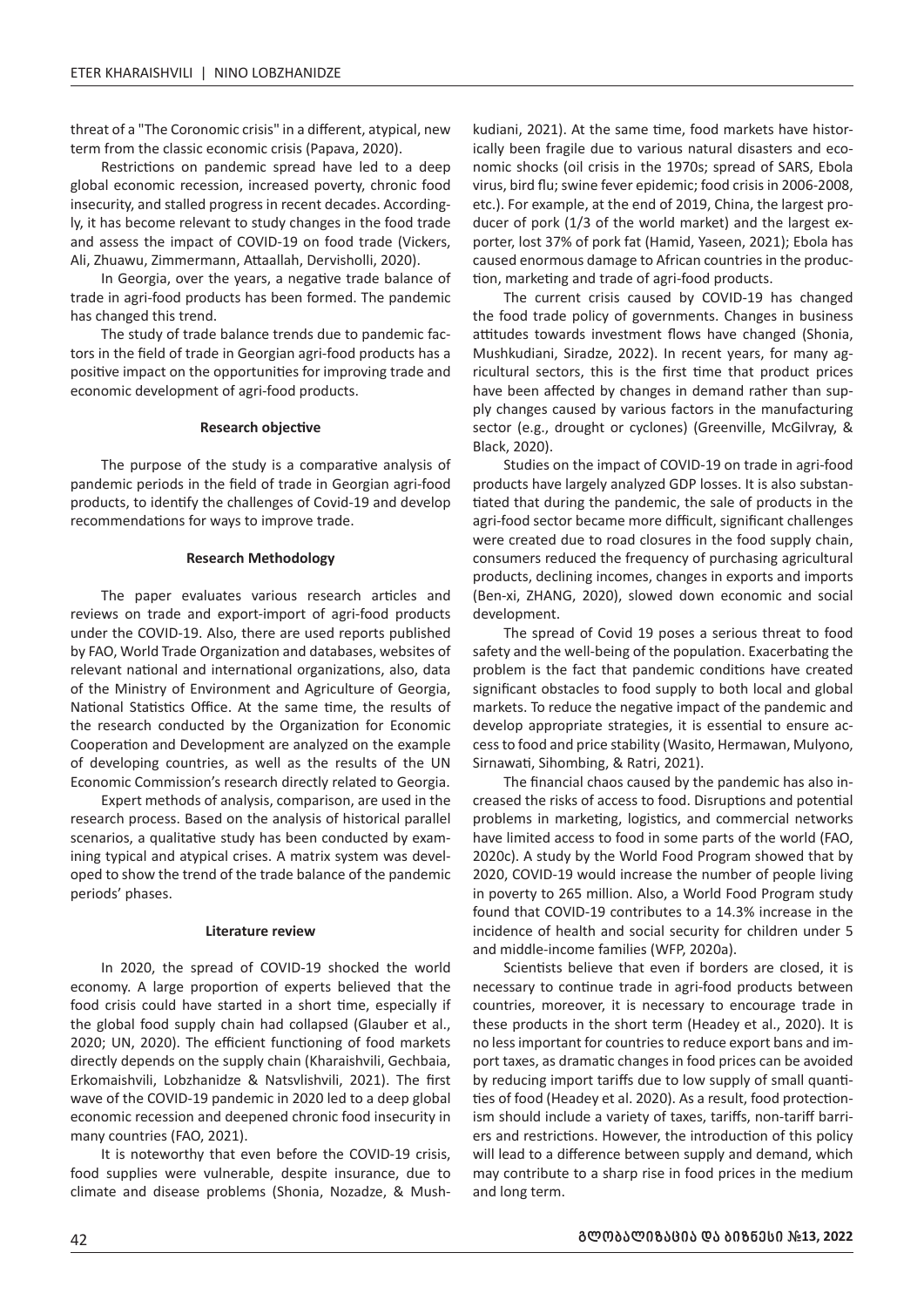According to a 2021 report by the Organization for Economic Cooperation and Development (OECD), the agricultural and food sectors under the Covid pandemic experienced a significant supply chain disruption due to the economic crisis caused by the pandemic and related lock-in measures. However, due to the flexibility of manufacturers and retailers in this sector and the rapid and wide-ranging response of governments, the negative impact on outcomes was not so large (OECD, 2021). As of October 2021, up to 800 events have been implemented by governments in 54 developed and developing countries. At least \$ 157 billion has been allocated to the agricultural sector to support these measures, much of which has been spent on food aid (Gruere, & Brooks, 2021) to prevent aggravated delays, absorb supply and demand shocks, and accelerate recovery. By 2022, however, the impact of the COVID-19 pandemic on this sector is projected to diminish, and policymakers will have to shift costs to investments that can enhance the sector's resilience in the long run (AMIS, 2021).

As a result of the Georgian Farmers Association 2020 survey of farmers, Covid Pandemic had a negative impact on their activities in 2019-2020. A total of 175 farmers were interviewed throughout Georgia. The majority of respondents (80%) agree that prices for agricultural and food products have risen, which in turn has led to an increase in demand. Despite the increased prices, 40% of respondents said that they had to postpone loans on the condition of further payment (Georgian Farmers Association, 2020). The 2020 report of the UN Economic Commission also confirms that in about 45% of small and medium-sized enterprises in Georgia, incomes decreased significantly in 2019-2020 (UNECE, 2020).

Trade in agri-food products is an important instrument for developing food markets (Kharaishvili, & Natsvlishvili, 2019). In addition, it is necessary to ensure the continuity of the food supply chain (Kharaishvili, 2017) and to develop marketing strategies (Kharaishvili, Gechbaia, & Mushkudiani, 2019).

The development of trade between countries has a positive impact on the welfare of the population and contributes to improving the economic, cultural and political situation between the countries (Kharaishvili, Gechbaia, Zviadadze, Mushkudiani, & Tsilosani, 2021).

From the very beginning of the pandemic, the FAO noted that small farmers would find it difficult to sell their product, which in turn would reduce their income. However, the problems caused by COVID-19 would significantly affect the poorest and most vulnerable sections of the population and access to food would be severely disrupted (FAO, 2019).

The global impact of the COVID-19 pandemic is widening daily. The pandemic blast has caused extreme insecurity in the agricultural sector. It is therefore crucial to mobilize all available instruments, institutions and stakeholders (FAO, 2020).

Trade in agricultural products poses certain challenges to countries, especially developing ones, however, it also offers significant opportunities to gain a niche in international markets (Kharaishvili, Natsvlishvili, & Lazariashvili, 2020).

#### **Pessimistic and Optimistic Development Scenarios**

The views of scientists and researchers, as well as the assessments of various international organizations on the impact of COVID-19 on industries, including the food industry, economic development, trade in food products can be divided into two groups. Accordingly, we can consider two scenarios for the development of the impact caused by the pandemic:

*Pessimistic scenario* - The pandemic will have a direct impact on agri-food Production growth and agri-food trade, the negative economic and social consequences will be substantial, visible and lasting for long term; *Optimistic scenario* - The effects of the pandemic on agri-food production growth, including trade in agrifood products, will not be significant, the impact will sometimes be neglected, and the export trade losses in a number of developing countries will be small.





*Source: V–, U–, L– or W – shaped economic recovery after Covid-19: Insights from an Agent Based Model, https://doi. org/10.1371/journal.pone.0247823 (Sharma, Bouchaud, Gualdi, Tarzia, & Zamponi, 2021)*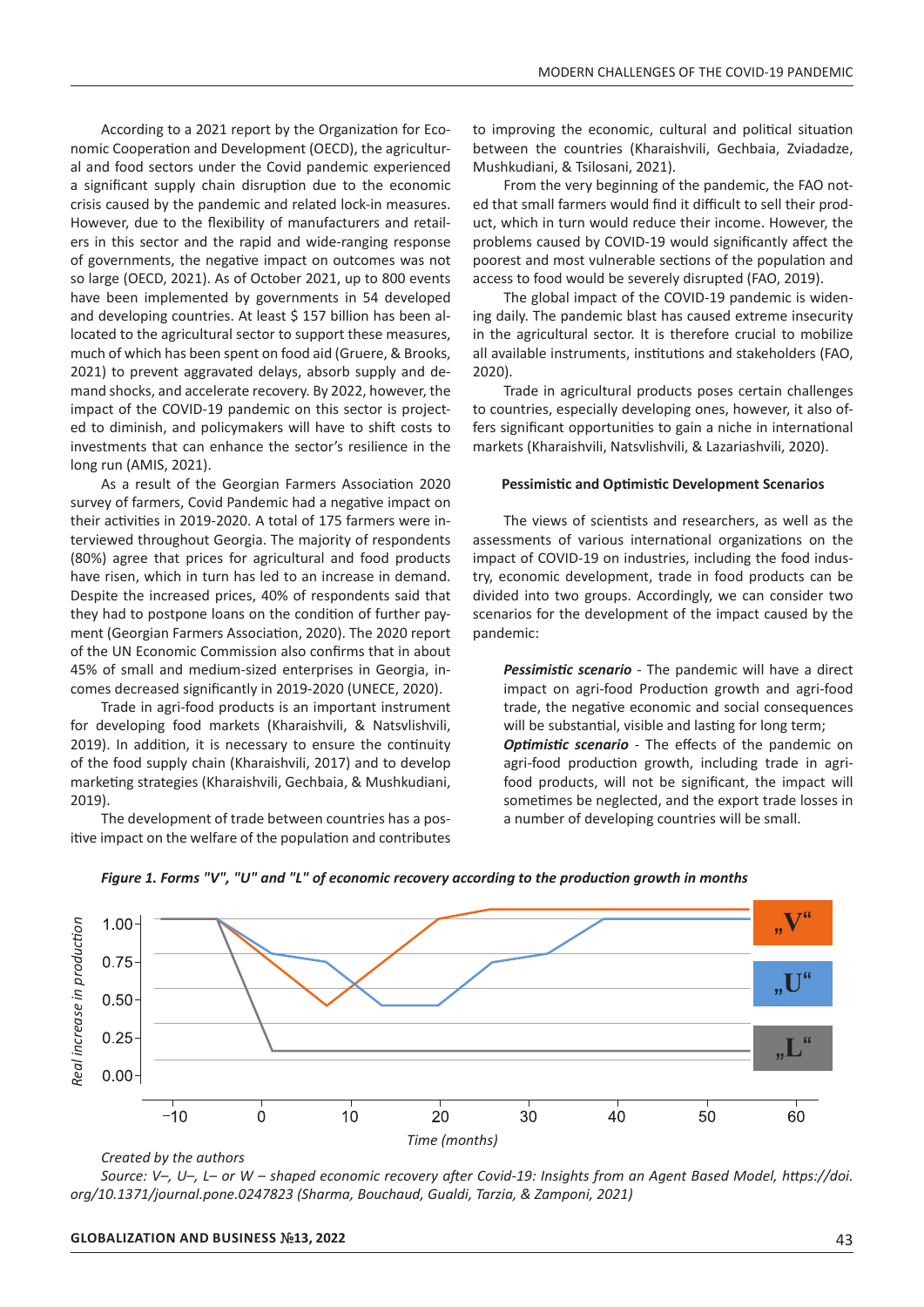

*Figure 2. Trade in agri-food products during the global financial crisis*

*Source: https://daff.ent.sirsidynix.net.au/client/en\_AU/search/asset/1030341/0* 

Pessimistic scenario of economic development created by the pandemic, according to which additional external shocks will lead to less growth in global demand in the future, including for agri-food products. In the medium term, the pessimistic scenario implies the assumption that economic recovery will be difficult to achieve and that production potential will also be reduced. In case of a pessimistic scenario in Georgia, the average real economic growth rate in 2021-2024 will be 2.5% (Budget Office of the Parliament of Georgia, 2021).

The second view follows an optimistic scenario of development. In the medium term, the optimistic scenario implies increased global demand and high economic growth. In case of an optimistic scenario in Georgia, the average real growth rate of the economy in 2021-2024 will be 7.2% (Budget Office of the Parliament of Georgia, 2021).

It should also be noted that by 2020 there was an informal consensus among analysts. According to them, the

crisis would have been mostly "U" or "L" shape, which means incomplete and delayed recovery. Such expectations of recovery were mainly related to the 2008-2009 crisis analogue. Nevertheless, current developments point to a much faster recovery approaching the "V" shape. This type of recovery indicates a significant increase in the second quarter of 2021, both compared to 2020 (29.9%) and 2019 (12.7%). Consequently, as the V-shaped recovery process progresses, the economy will move closer to a long-term sustainable level faster than was expected at the beginning of the pandemic period (MOF, 2021) (see Figure 1).

According to our hypothesis, a pandemic in the trade of food products in Georgia, despite a number of impediments and restrictions, could not have a substantially negative impact. Based on the above-mentioned, we studied the indicators of trade in agri-food products of Georgia in the periods before the pandemic (2018-2019) and after the pandemic (2020-2021). We have taken into account that the trade



*Figure 3. Value Added in Gross Domestic Product and Agriculture, 2006-2021, Billion GEL*

*Source: National Statistics Office of Georgia*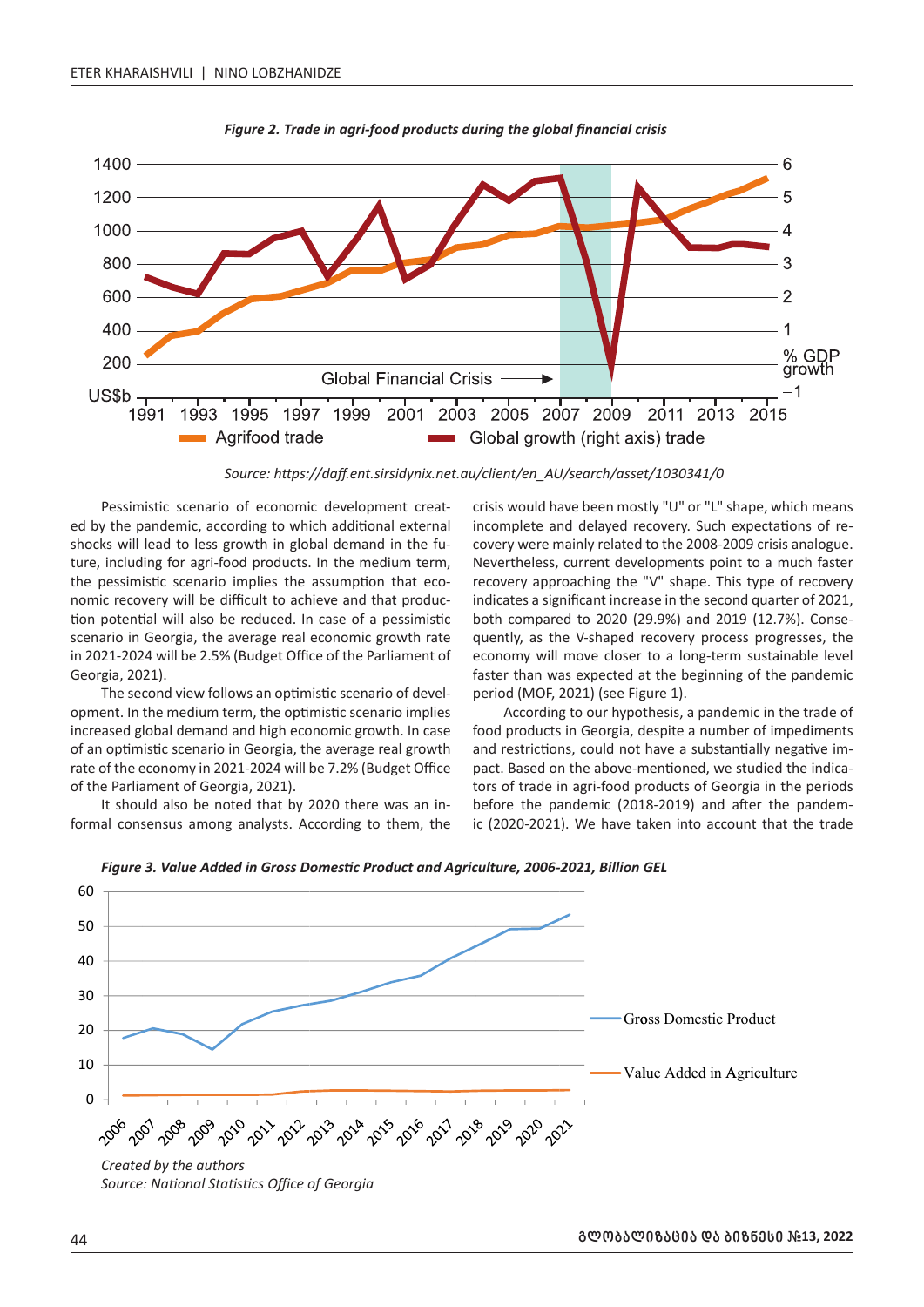

*Figure 4. Foreign Direct Investment in Agriculture, Georgia, 2007-2021, Million USD*

*Created by the authors Source: National Statistics Office of Georgia*

rates are sometimes different in terms of quantity and value, races are sometimes amerent in terms or quantity and value, which leads to trading at different prices of products, often at low prices. There was no significant difference in the study periods in this regard, therefore, we presented trade in prod-**Change in Balance**  6.52% ucts in quantitative terms.

To prove our hypothesis, we used two approaches:

**Qualitative** - based on a comparison of typical and atypical economic crises;

Quantitative - Based on pre-pandemic and post-pandemic statistical comparative analysis.

On the one hand, based on a comparative analysis of typical and atypical economic crises, we considered an example of food demand sustainability observed during the typical 2007-2008 global financial crisis. On the other hand, we analyzed the consequences of the atypical economic crisis caused by the pandemic, compared to the period before the crisis, for the agricultural sector of Georgia (see Figure 2). Trade<br>Dat<br>Oc

As the diagram shows, trade in agri-food products

has been stable over the years, despite the financial crisis of 2007-2008 had a significant negative impact on global growth. A similar conclusion can be made on the basis of a comparative analysis of gross domestic product and value added in agriculture in Georgia (see Figure 3).

Thus, the financial and coronomic crises are fundamentally different from each other, but in terms of maintaining the resilience of the agricultural sector in the light of the crisis, the situation is similar. In particular, in the first year there is a decrease in trade in agricultural products, and in subsequent years, first with decreasing marginal returns, and then increasing with increasing marginal returns. As in the case of a typical crisis, for in-depth analysis, we measured the changes in macroeconomic parameters in Georgia against the background of these two types of crisis. It turned out that the difference is fixed in the real data of foreign direct investment. However, it should also be noted that the recent 2021 pandemic crisis has also seen an increase in foreign direct investment in the agricultural sector, making it possible to make optimistic forecasts, all the more so against the back-



*Figure 5. Exports by major countries, 2018-2019, million USD*

*Source: National Statistics Office of Georgia*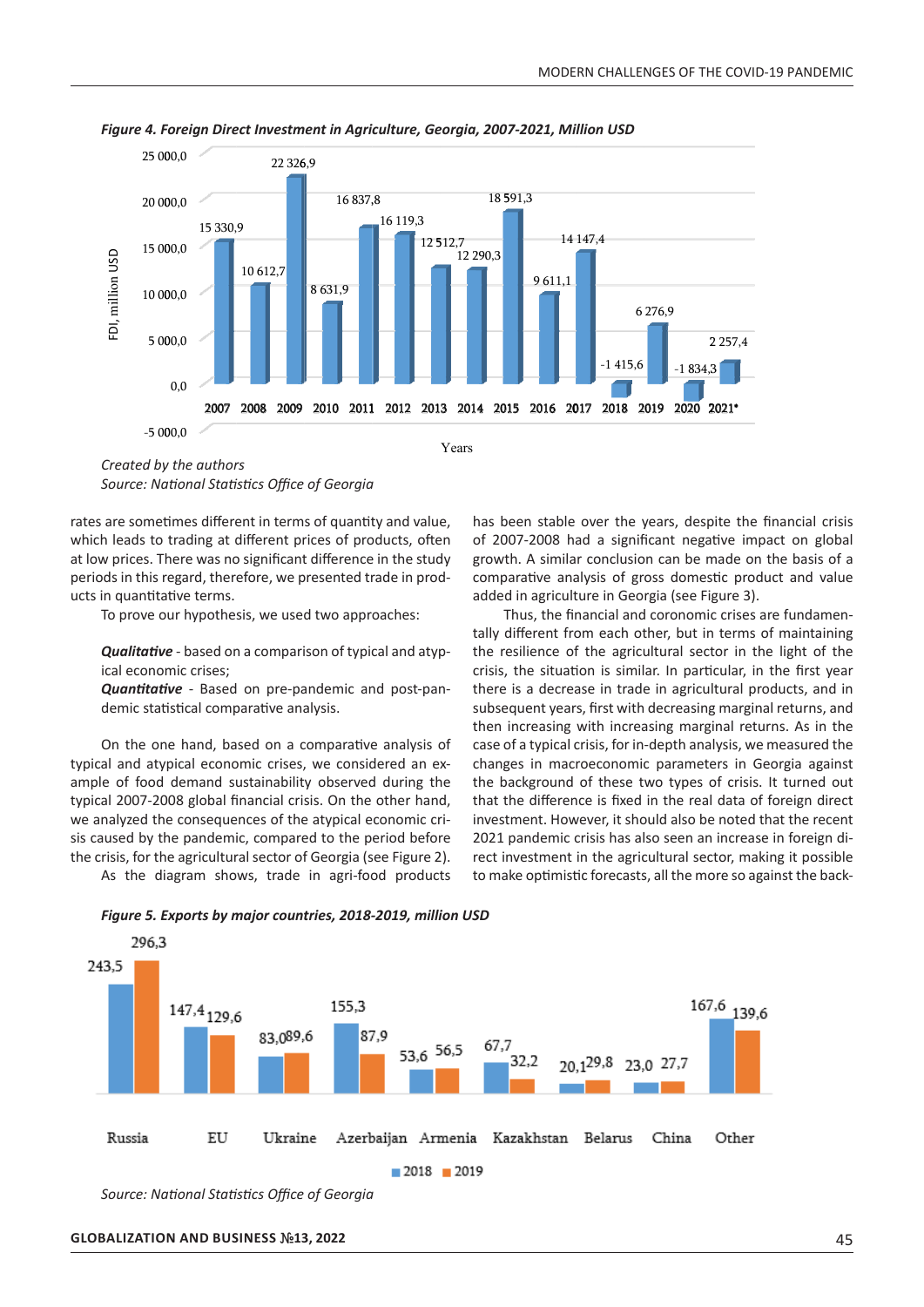



*Created by the authors Source: National Statistics Office of Georgia*

drop of economic growth forecast data (see Figure 4).

Thus, in contrast to the financial crisis, the current period is a relatively complex and crisis involving all spheres of public life. However, to confirm our hypothesis that the above conclusion does not hinder the development of an optimistic scenario, we will analyze the indicators of trade in agri-food products.

Pandemic showed that in 2019, 889.2 million USD worth of agri-food products were exported from Georgia, which is 8% less compared to the same period in 2018. The analysis of the indicators by countries revealed that Exports of agri-food products to EU countries decreased in 2018-2019 (by 12%), mainly due to the decrease in exports of alcoholic beverages (see Figure 5).

The following positive trends were observed in the export of agri-food products: in the period before the pandemic, exports increased the most in Russia, Belarus, Ukraine, Saudi Arabia, China, Germany and Moldova. Exports of agrifood products decreased to the following countries: Azerbaijan, Kazakhstan, Iran , Turkey, Spain, Uzbekistan, France, the Netherlands, Peru and Austria.

The study of indicators by main export products showed that if we do not take into account the export of cigarettes and tobacco (mainly re-exports) in the export of agri-food products from Georgia, in the pre-pandemic period the export of agri-food products increased by 3% (see Figure 6).

trends were noted: increased exports of wine, mineral and fresh water, live sheep, citrus, tobacco, pears. Among the negative trends, exports of cigarettes, mutton, live cattle, fish oil and fishmeal decreased. In 2019, agri-food products worth USD 1,251.7 million

were imported, which is 7.5% less than the same period in 2018. In 2018-2019, tobacco increased significantly; Import of alcoholic beverages, citrus, frozen fish and meat and meat food by-products, salted, dried or smoked. During the same period, compared to other products, significantly reduced cigarettes, ethyl alcohol, nuts (mainly pistachios), wheat, Sugar and Copton and other solid waste (obtained by extraction of soybean oil) Import.

Based on the comparative analysis of exports-imports in 2018-2019, as in previous years, the trade balance is negative (see Figure 7).

In 2019, compared to the previous year, the negative trade balance is reduced by 9.6%. Thus, in the run-up to the pandemic (2018-2019) it should be noted that the negative trade balance has decreased, however, in a separate parameter study we establish that both exports and imports have decreased. Consequently, this positive trend is due to the decrease in imports.

As for the export-import data during the pandemic period (2020-2021), in 2021 from Georgia exported to 1 143 Million USD of value Agri-food products , which is 21 % more than 2020 in a similar way indicator. Countries analysis of

In terms of exports by products, the following positive





*Source: National Statistics Office of Georgia*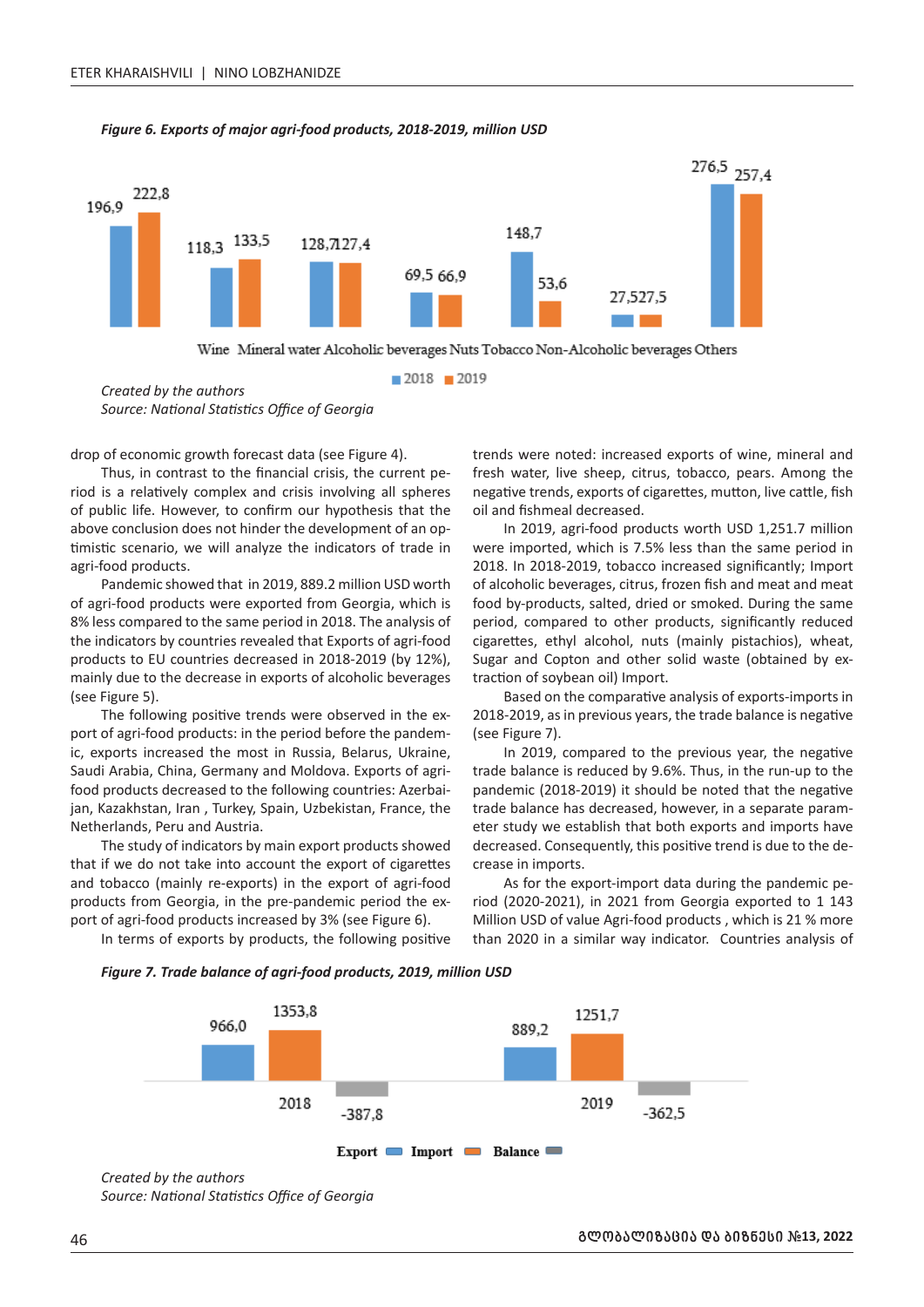

*Figure 8. Exports by major countries, 2020-2021, million USD*

*Created by the authors Source: National Statistics Office of Georgia*

trade figures for agri-food products by country has also shown that exports to almost all countries have increased (see Figure 8).

In 2021, agri -food of products basic export markets are : Russia (386 million USD), EU (185.4 million USD), Ukraine (108.5 million USD), Azerbaijan (108.1 million USD), Armenia (88.4 million USD) and Belarus (34.9 million USD).

During the pandemic agri-food of products export of the European Union in countries (by 14%) was increased, which basically conditioned exports of hazelnuts, wine, mineral and fresh waters' increase. It should be noted that the companies producing fresh and mineral waters in the period 2020-2021 tried their best to maintain product prices at the expense of reducing the profit margin in the domestic market (Lobzhanidze, 2021). The following pros in the export direction trends were revealed: in 2021, compared to the previous year agrifood of products significant increases in the value of exports were recorded in Russia ( 34%) , Armenia (64%) , Ukraine ( 16%) , Italy (53%), Saudi Arabia ( 89%) and Azerbaijan ( 8%).

Among the negative trends in exports are: the pandemic period agri-food of products significant decrease in export value observed in Turkey and Kazakhstan (19%) and (10%,) respectively.

Basic products according to the export figures in 2020- 2021 were as follows (see Figure 9).

Basic products According to the following pros of exports Trends revealed: Significant during the pandemic period Growth Wine (14%), non-alcoholic carbonated beverages are mentioned (85%), exports of mineral and fresh water (22%), nuts (mainly nuts) (26%), alcoholic beverages (18%) and potatoes (16 times) .

In addition to the above products, in 2021, compared to the previous year, exports of the following products increased: peach and apple (35%), mandarine (19%), blueberries (49%), herbs (By 28%), tomatoes (58%), watermelon (slightly), honey (recorded a record export - 657 thousand USD, exports were made to 19 countries, including EU countries: France, Bulgaria, Czech Republic and Germany).

Negative noteworthy from the trends: Significant during the pandemic period decrease, whatever Exports of fish oil, butter, MRP frozen meat, fish meal, and frozen fish were observed.

The following trends were observed in the import of agri-food products: During the pandemic, the volume of imports increased by 11 %. During the study period margarine, chocolate products, cigarettes, sugar, tobacco substitutes and wheat flour were significantly increased in the same period, with other products relatively, that the import of wheat, onions, frozen fish, apples and citrus was significantly decreased.



*Figure 9. Exports of basic products, 2020-2021, million USD*

Wine Alcoholic beverages! Mineral water NutsNon-Alcoholic beverages Others

 $2020$  2021

*Created by the authors Source: National Statistics Office of Georgia*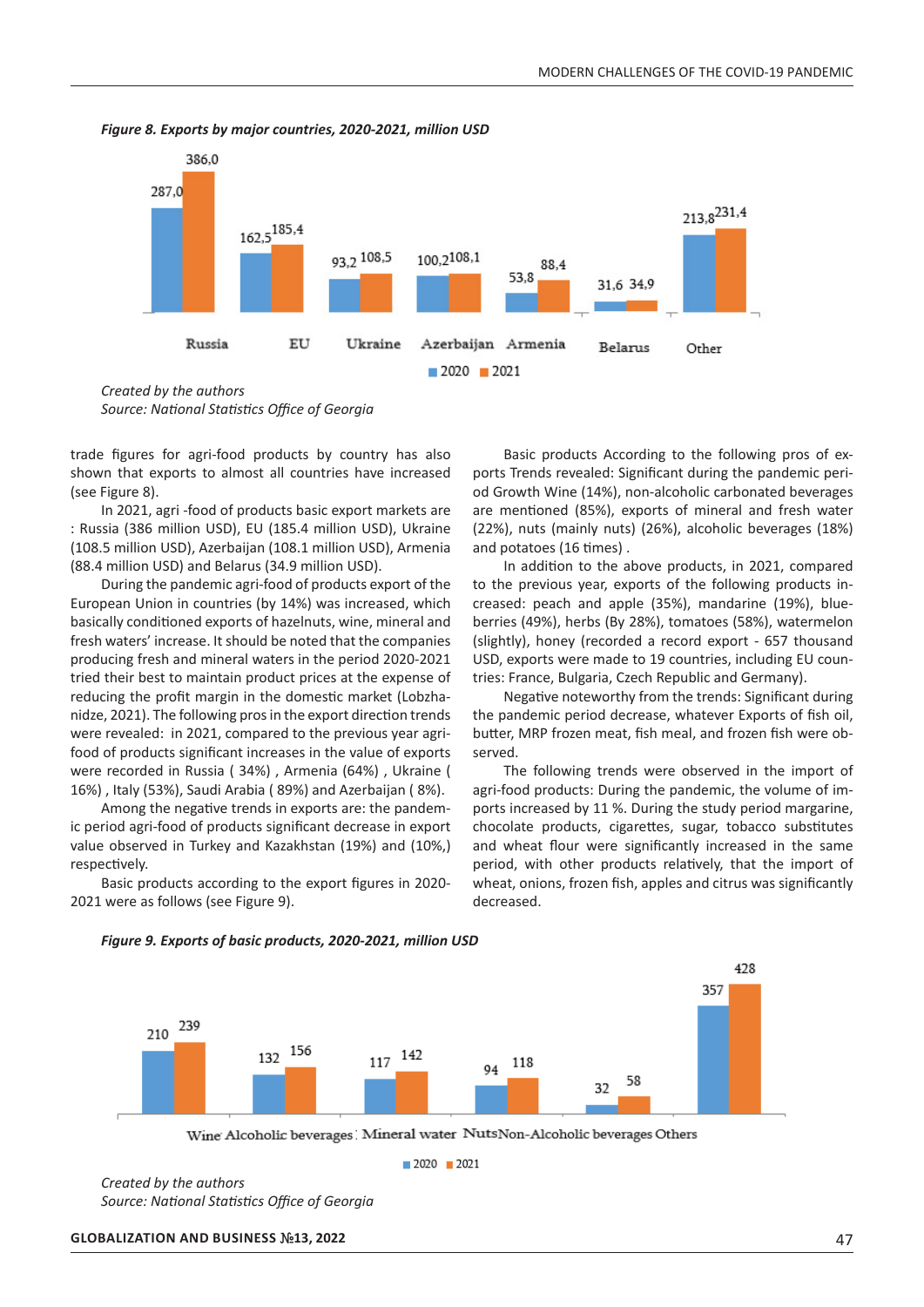

#### *Figure 10. Trade balance of agri-food products during the pandemic, 2021, million USD*

*Created by the authors Source: National Statistics Office of Georgia* 50

Judging by the trade balance of agri-food products, it 40 can be said that the negative trade balance is still maintained (see Figure 10).

Pre-pandemic and pandemic periodic matrix analysis revealed that despite the pandemic, a positive trend was observed due to the 2021 data (see Table 1).

It should be noted that the negative balance of the trade balance in agricultural products is characterized by a downward trend. In 2021, compared to 2018, the negative balance is almost 2 times lower, which is clearly seen in the diagram based on the matrix (see Figure 11).

The development of this trend was somehow facilitated by state support, companies operating in the Georgian marby state support, companies operating in the debigian market were offered several types of benefits during the separate waves of the pandemic in Georgia (Lobzhanidze, 2021). Based on the order of the Government of Georgia (N185) of March 23, 2020, the state allocated GEL 10 million to subsidize the prices of imported products to ensure the stabilization of prices for 9 agri-food products. These 9 products are: pasta, rice, buckwheat, oil, sugar, wheat, wheat flour, milk powder, beans. Of these, almost half (48.78%) of the subsidy powder, beams that the subsidy came from wheat (MOF, 2021). tic<br>pa<br>ca

# **CONCLUSIONS AND RECOMMENDATIONS**  5 00 00,0

Despite the delivery chains challenges in agri-food sector, especially in 2020 first half, most of the sector shocks zector, especially in 2020 mot hall, most of the sector shocks<br>were easily eliminated. According to the OECD study, the

average total farm income for emerging economies was increased in 2020 and the sector was the most productive or least economically affected in a few countries. At the or reast economically arrected in a rew countries. At the same time, limited measures and regulations have affected the food security of many low- and middle-income or unemployed consumers.

In response to the COVID-19 pandemic and related constraints, many governments have reacted swiftly to the domino effect to maintain the functioning of agricultural supply chains, including by designating agriculture and food as essential sectors and easing trade restrictions to ensure international cooperation.

Based on the analysis, the following recommendations were developed:

- Coordinated management of the problems caused by the COVID-19 pandemic by the decision-makers involved in the process - the medical sector, farmers, business representatives, policy makers, consumers, the community; 12 290,3<br>12 390,3
	- The pandemic has revealed that the methods and methodologies of analysis in economic science need to be revised. This may include encouraging trade digitalisation, developing rural health and infrastructure, regulating and restructuring the supply chain; exploration of the pandemic has shown that the agri-food sector
- has been relatively resilient to the crisis, reducing the risks associated with future expansion and exence it is a desired.

Table 1. Covid-19 pre-pandemic and during pandemic periodic matrix on the example of agri-food trade in Georgia, *2018-2021*

|                          | Pre-pandemic<br>$(2018 - 2019)$ | During the pandemic<br>$(2020-2021)$ |
|--------------------------|---------------------------------|--------------------------------------|
| <b>Change in Export</b>  | 7.95%                           | 21.34%                               |
| <b>Change in Import</b>  | 7.54%                           | 10.43%                               |
| <b>Change in Balance</b> | 6.52%                           | 27.82%                               |

*Compiled by the authors Source: National Statistics Office of Georgia*

0,0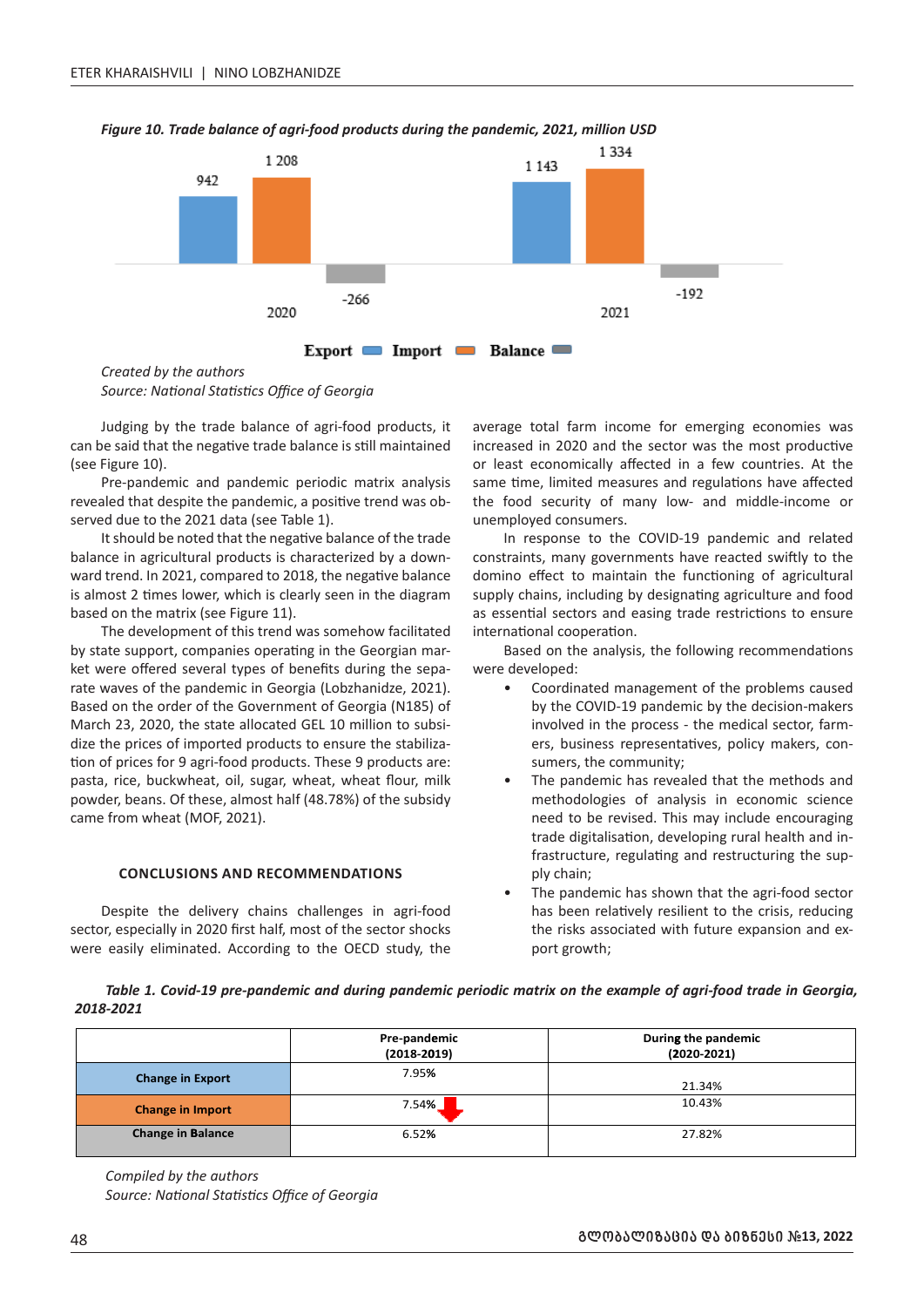

*Figure 11. Balance of trade in agricultural products in Georgia, 2018-2021*

*Created by the authors Source: National Statistics Office of Georgia*

- The COVID-19 pandemic has most clearly identified supply chain risks, therefore it is most noteworthy to review the supply chain in this sector;
- Development of services in accordance with international standards is necessary for long-term viability in the food production sector;
- It is necessary to develop an economic development plan to determine long-term results, even through the formulation of several development

scenarios and the optimal mobilization of economic resources.

The COVID-19 pandemic underscored the urgency of the agricultural and applied economics professions, creating a huge opportunity to make a substantial contribution to vital decisions. Thus, timely and effective cooperation in the face of a typical or atypical crisis is a kind of commitment to the world community.

#### **REFERENCES:**

- Agricultural Trade & Policy Responses during the first wave of the COVID-19 pandemic in 2020. (2020). https://reliefweb.int/ report/world/agricultural-trade-policy-responses-during-first-wave-covid-19-pandemic- 2020
- AMIS. (2021). Agricultural Market Information System. http://www.amis-outlook.org/
- Ben-xi, L., & Zhang, Y. (2020) Impact of the COVID-19 pandemic on agricultural exports. https://doi.org/10.1016/S2095- 3119(20)63430-X
- Budget Office of the Parliament of Georgia. (2021). Macroeconomic forecasts. http://pbo.parliament.ge/media/k2/attachments/Macroeconomic Forecasts December 2020 GE FINAL2020.pdf
- FAO, IFAD, UNICEF, et al. (2019). The State of Food Security and Nutrition in the World 2019, Safeguarding against economic slowdowns and downturns. Rome, FAO. (10) (PDF) COVID-19 and its Global Impact on Food and Agriculture. Available from: https://www.researchgate.net/publication/341380033\_COVID-19\_and\_its\_Global\_Impact\_on\_Food\_and\_Agriculture
- FAO. (2020). Extension and Advisory Services: at the Frontline of the Response to COVID-19 to Ensure Food Security. 17 April 2020. http://www.fao.org/3/ca8710en/CA8710EN.pdf
- FAO. (2021). Agricultural Trade & Policy Responses during the First Wave of the Covid-19 Pandemic in 2020. Food and Agriculture Organization of the United Nations Rome, 2021. https://www.fao.org/3/cb4553en/cb4553en.pdf
- FAO-OECD. (2021 forthcoming). Survey on G20 Agricultural Resilience and Risk Management: Summary Note of the G20 Survey, Rome
- Georgian Farmers Association. (2020). Covid 19 Impact on Georgian Farmers and Agriculture.

Gaganidze, G. (2016). Service Export Development Potential in Georgia. *Journal "Economy and Business*, 4, 143-150.

Greenville, J., McGilvray, H., & Black S. (2020). Australian agricultural trade and the COVID-19 pandemic. https://www.awe. gov.au/abares/products/insights/australian-agricultural-trade-and-the-covid-19-pandemic

Gruère, G., & Brooks, J. (2021). Viewpoint: Characterizing early agricultural and food policy responses to the outbreak of COVID-19, Food Policy, 100, http://dx.doi.org/10.1016/j.foodpol.2020.102017